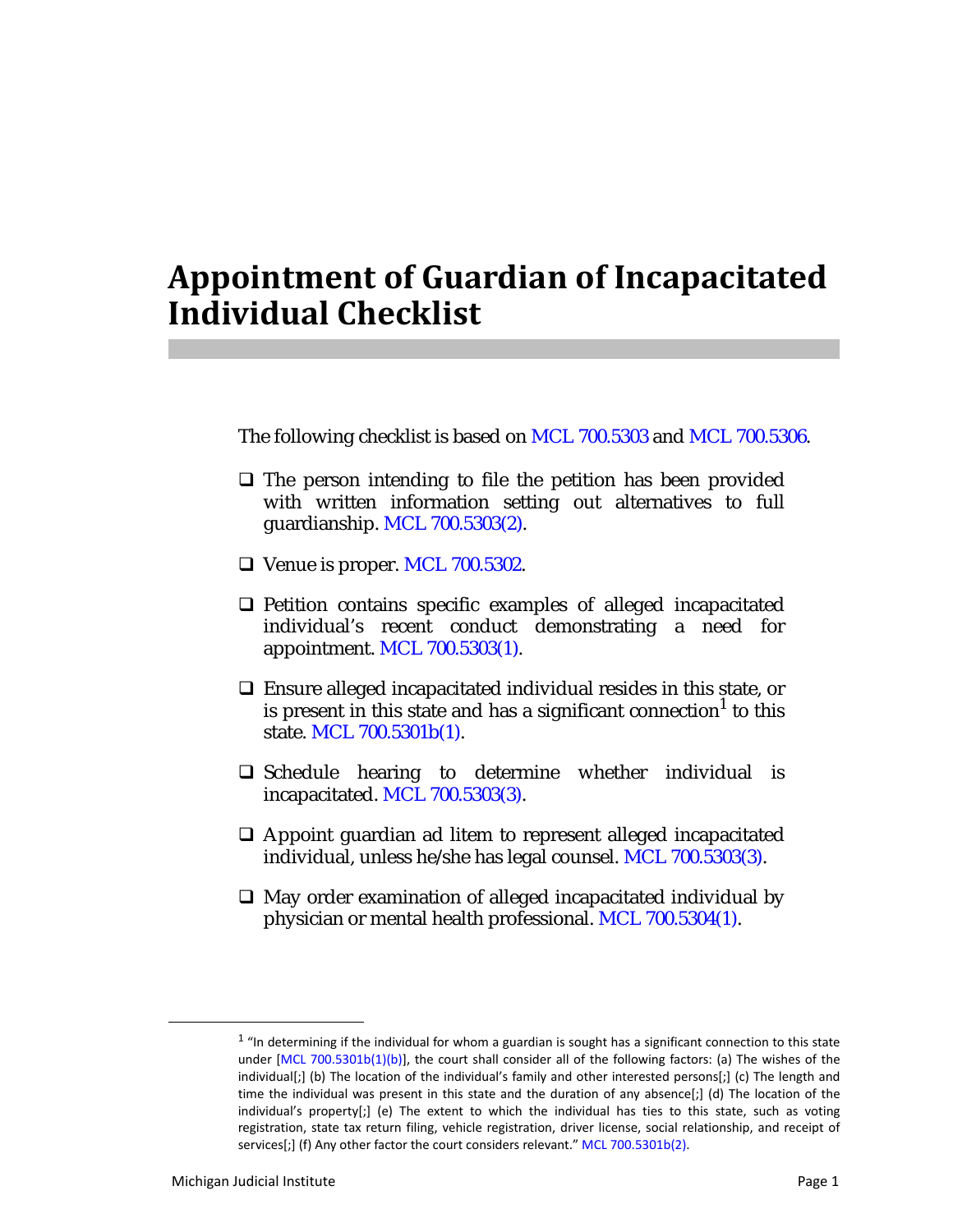- $\Box$  May need to determine reasonableness of evaluation fee if alleged incapacitated individual secured an independent evaluation and is indigent. MCL 700.5304(2).
- $\Box$  If examination ordered by court, proper report has been filed within five days of scheduled hearing on incapacity. MCL 700.5304(1); MCL 700.5304(3).
- $\Box$  May permit use of videoconferencing technology in accordance with MCR 2.407, if requested by a participant or sua sponte.<sup>2</sup> MCR 5.140(A). "[I]f the subject of the petition wants to be physically present, the court must allow the individual to be present." MCR 5.140(C).
- $\Box$  If alleged incapacitated individual wishes to be present at hearing on incapacity, take all practical steps to ensure presence, including moving the hearing site. MCL 700.5304(4).
- $\Box$  This court is located in the place where the incapacitated individual resides or is present, or if admitted to an institution by court order, is located in the county where that institution is located. MCL 700.5302.
- Ensure proper notice of hearing given or waived by all interested parties. MCL 700.5311; MCR 5.125(C)(23).
- $\Box$  Identify parties and interested persons.
- $\Box$  State case history.
- Ask guardian ad litem if he/she complied with MCL 700.5305 and if it is appropriate to proceed in the absence of the ward (if the ward is not present).
- Determine whether legal counsel needs to be secured or appointed. MCL 700.5305(3)-(5). Adjourn if necessary.
- $\Box$  Petitioner presents witnesses and evidence.
- $\Box$  Respondent presents witnesses and evidence.
- $\Box$  Court may appoint a full or limited guardian if it makes the following findings on the record:

Find whether by clear and convincing evidence respondent is an incapacitated individual to the extent that he/she

<sup>&</sup>lt;sup>2</sup> If videoconferencing technology is used, it must be "in accordance with the standards established by the State Court Administrative Office[,]" and the proceeding "must be recorded verbatim by the court." MCR 5.140(D).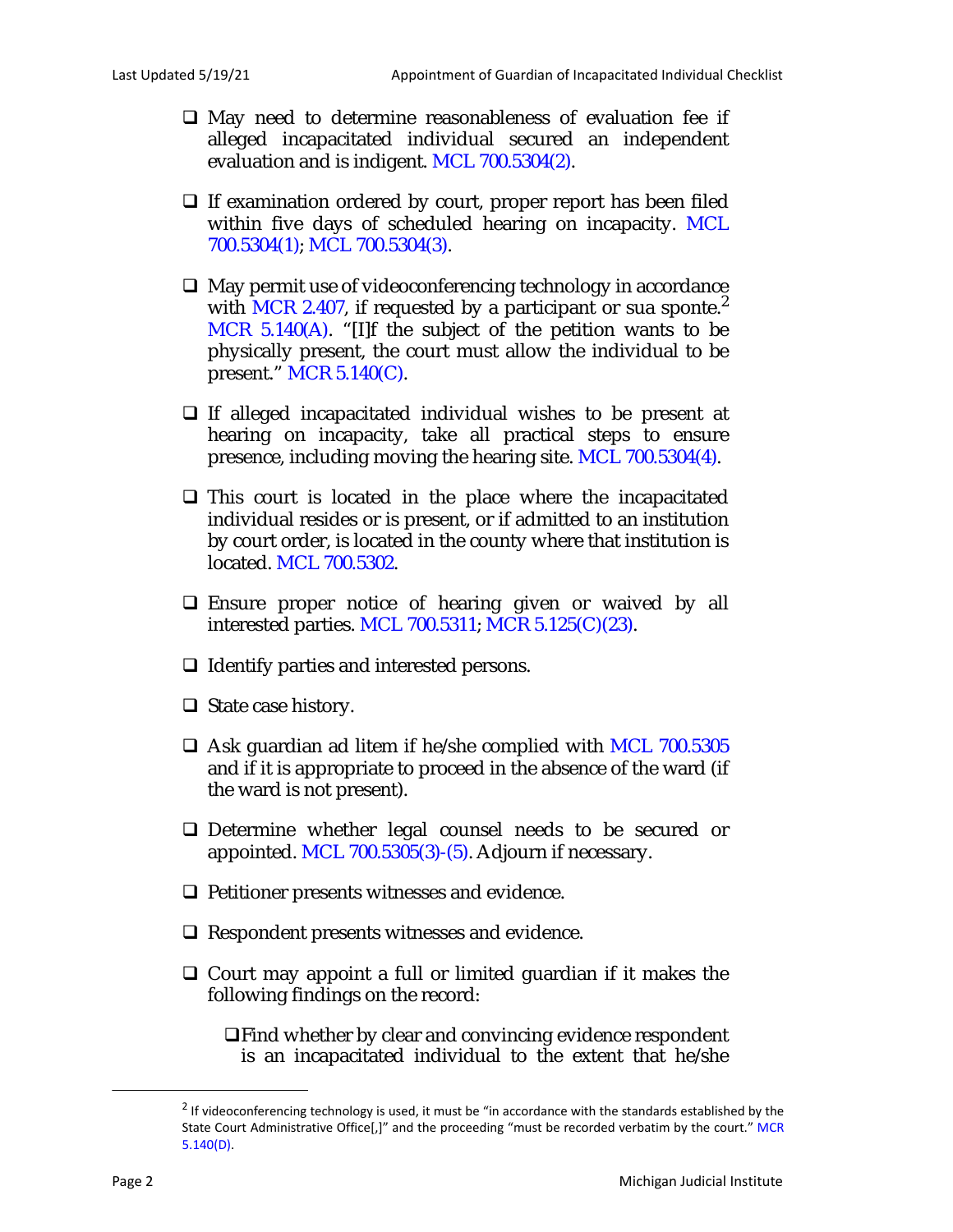lacks sufficient understanding or capacity to make or communicate informed decisions, impaired by reason of:

 $\Box$  mental illness.

 $\Box$  mental deficiency,

 $\Box$  physical illness or disability,

 $\Box$  chronic use of drugs,

**□** chronic intoxication, or

- $\Box$  other cause (not minority). MCL 700.1105(a); MCL 700.5306(1).
- **Appointing Full Guardian.** Alleged incapacitated individual is totally without the capacity to care for himself/herself and appointment of a full guardian is necessary as a means of providing continuing care and supervision of him or her. MCL 700.5306(1); MCL 700.5306(4).

## **OR**

**Appointing Limited Guardian.** Alleged incapacitated individual lacks the capacity to do some, but not all, of the tasks necessary to care for himself/herself and appointment of a limited guardian is necessary as a means of providing continuing care and supervision of him or her. MCL 700.5306(1); MCL 700.5306(3).

## **OR**

- **Dismiss Petition.** If clear and convincing evidence does not exist as indicated above, a guardian cannot be appointed.
- $\Box$  If supported, appoint:

Guardian with priority under MCL 700.5313.

- Professional guardian as described in MCL 700.5106 after determining that:
	- $\Box$  Appointment of a professional fiduciary is in the incapacitated person's best interests, and
	- A preponderance of the evidence finding shows that no persons designated or listed as priority under MCL 700.5313 are competent, suitable, and willing to serve in that fiduciary capacity.3 *In re Guardianship/*